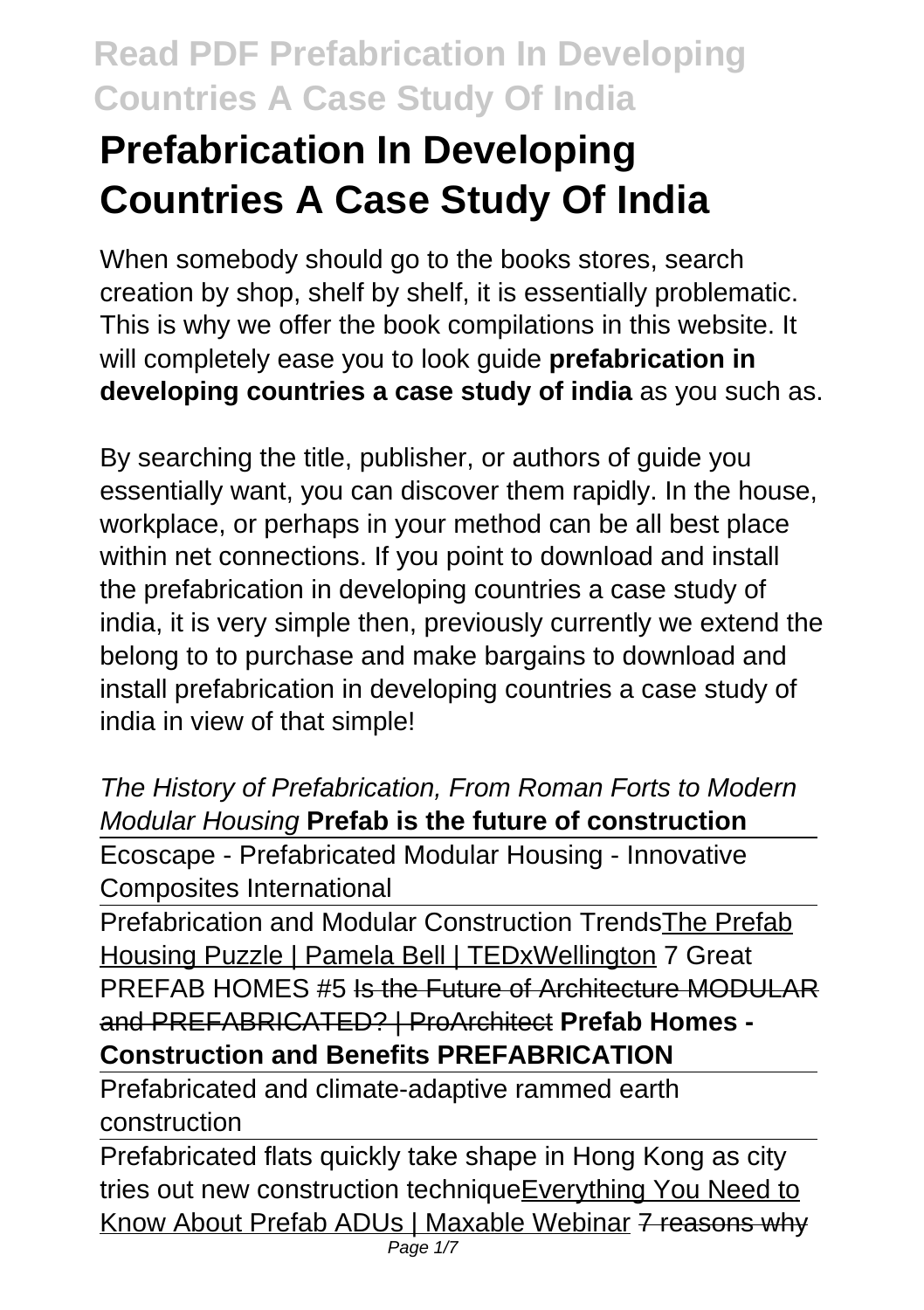shipping container homes are a SCAM Watch a 57-Story Building Go Up in 19 Days **??? ?? ??, ????? 2 ??? ???? ??? , ??? ?? ?? ???? ?? ????? ?** Prefabricated K House Install Inside THE CHEAPEST HOMES in Abuja, Nigeria. | An Estate in the Middle of Vegetation. 7 Great PREFAB HOMES #2 (some affordable) **We built the Home of the Future with Grant Imahara** 6 Great Small Prefab Homes | WATCH NOW ! China Expandable container house ---10 minutes one house! Prefab House by Somnath Infrastructure china - 30 story etage building build in 15 days - prefabricated houses skyscraper

Offsite Manufacturing Explained: Special ReportDorce Prefabricated \u0026 Construction - Introduction \u0026 Production Plant / Dorçe Tan?t?m \u0026 Üretim Tesisi **State of AI Report 2020 (review)** EDGE in Nigeria: Prefabricated Green Bungalows Prefab Homes In India | I am SME of India | Success story of Multi decor India Pvt Ltd, Faridabad VIP PREFAB - 91 Unit Development on Brougham St, Christchurch. John Kempf Webinar - Plant Health Pyramid Prefabrication In Developing Countries A the prosaic. Developing countries, including China, India, Africa and many parts of South America, that are beginning to rely on prefabrication have the potential advantages of

realizing housing quickly and affordably; however, greater reliance on manufactured production has possibly more disadvantages than advantages for these cultures.

Prefabrication in Developing Countries: A Case Study of India The role of prefabrication in architecture has been lauded for its potential to increase productivity and efficiency while not sacrificing quality. The values of better, faster and cheaper are applicable to developed countries such as the U.S., Japan, and Europe, whose middle class continues to demand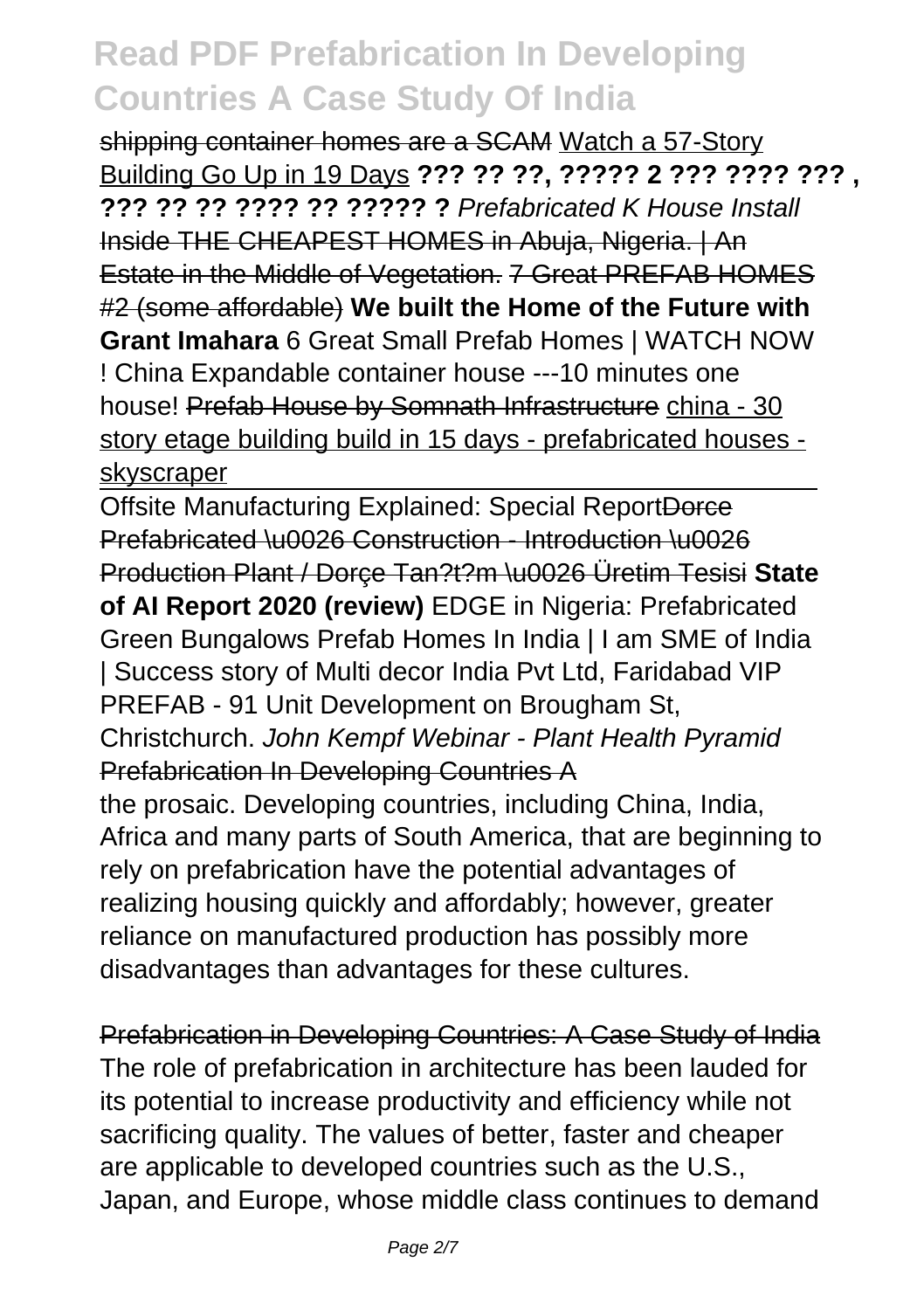this equation in buildings that range from the remarkable to the prosaic.

#### [PDF] Prefabrication in Developing Countries: A Case Study ...

By Ryan Smith and Shilpa Narayanamurthy, Published on 09/26/08. Sep 26th, 8:30 AM Sep 26th, 10:00 AM. Prefabrication in Developing Countries: A Case Study of India

Prefabrication in Developing Countries: A Case Study of India prefabrication-in-developing-countries-a-case-study-of-india 1/3 Downloaded from elearning.ala.edu on October 27, 2020 by guest Kindle File Format Prefabrication In Developing Countries A Case Study Of India Recognizing the pretension ways to acquire this ebook prefabrication in developing countries a case study of india is additionally useful.

Prefabrication In Developing Countries A Case Study Of ... Prefabrication In Developing Countries A the prosaic. Developing countries, including China, India, Africa and many parts of South America, that are beginning to rely on prefabrication have the potential advantages of realizing housing quickly and affordably; however, greater reliance on manufactured production has possibly

Prefabrication In Developing Countries A Case Study Of India Prefabrication in Developing Countries: A Case Study of India Although China has started to use prefabricated housing technologies in as early as the 1970s ( Wang, 2006) 3 and has developed the concept of "industrialized housing" at the end of the 1980s ( Chu, 2009 ), it is not until 1999 that China issued its first national policy regarding prefabricated construction.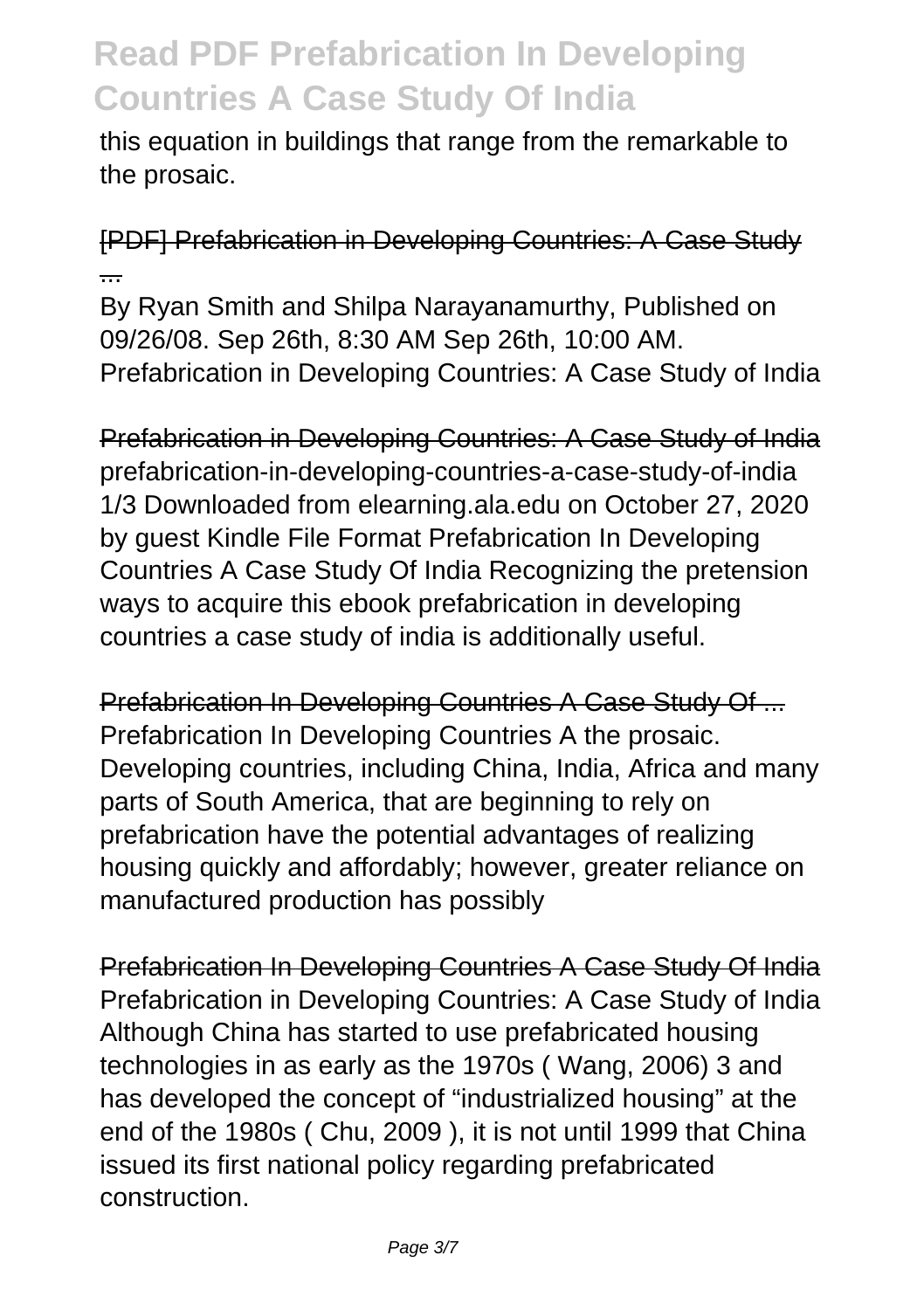Prefabrication In Developing Countries A Case Study Of India Prefabrication in Developing Countries: A Case Study of India Prefabrication in Developing Countries: A Case Study of India Although China has started to use prefabricated housing technologies in as early as the 1970s ( Wang, 2006) 3 and has developed the concept of "industrialized housing" at the end of the 1980s ( Chu, 2009 ), it is not

Prefabrication In Developing Countries A Case Study Of India Prefabrication In Developing Countries A Case Study Of India governments in developing countries. Through the adoption of semi-prefabrication techniques, concrete construction is reappraised for enhanced quality, economy and speed. Semiprefabrication concrete techniques in developing ... Even in developing countries prefab is being used to meet the severe housing

Prefabrication In Developing Countries A Case Study Of India developing countries). Prefabrication in construction has the capability to have any kind of effect inside different countries construction industry in monetary, social and ecological terms. Keywords: Prefabrication, Developed countries, Developing countries, Benefits, Limitations 1. INTRODUCTION

Behavior of Prefabricated Structures in Developed and ... Environmental concern is one of the driving forces behind residential industrialization policies in developing countries. Using manually collected data on prefabrication policies in Chinese provinces and the province-level data from China Construction Industry Yearbooks, this paper investigates the effects of China's prefabrication policies on the performance of the construction industry in Chinese provinces.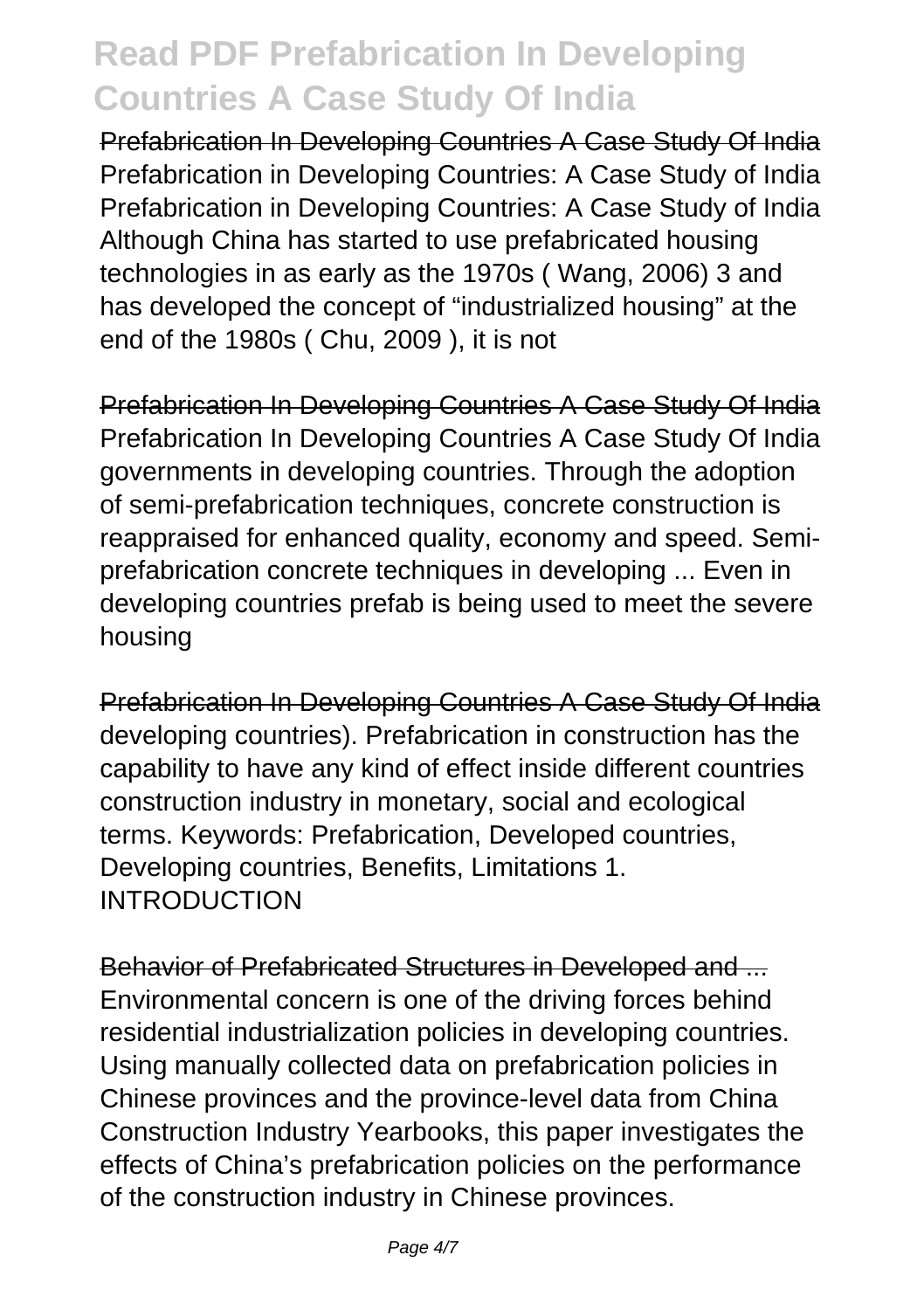Prefabrication policies and the performance of ... Prefabrication of buildings are commonly practiced in developed countries. However, in most of the developing countries, typical and traditional constructions are still widely in use.

How would the prefabrication of buildings affect the ... About 84% of detached houses in Sweden use prefabricated timber elements, while in developed economies such as the US, Australia and the UK, no more than 5% of permanent housing has any significant prefabrication. Countries in mainland Europe such as Germany and the Netherlands are pursuing the technique more seriously. These nations have fallen behind because they have lacked the demand drivers of leading countries, including extreme weather, earthquakes or environmental activism ...

#### Why Sweden beats the world hands down on prefab housing ...

The construction industry in developing countries (DCs), with substantial productivity and quality problems has an equal need to benefit from JIT. Due to its resemblance to manufacturing, the prefabrication sector is considered the most suitable to introduce any management approach into the industry . Previous experiences show that success in the use of JIT applications requires the fulfilment of various environmental conditions; presenting the problem related with the applicability of JIT ...

JIT in developing countries—a case study of the Turkish ... Providing housing to the general population at an affordable cost is a colossal task facing governments in developing countries. Through the adoption of semi-prefabrication techniques, concrete construction is reappraised for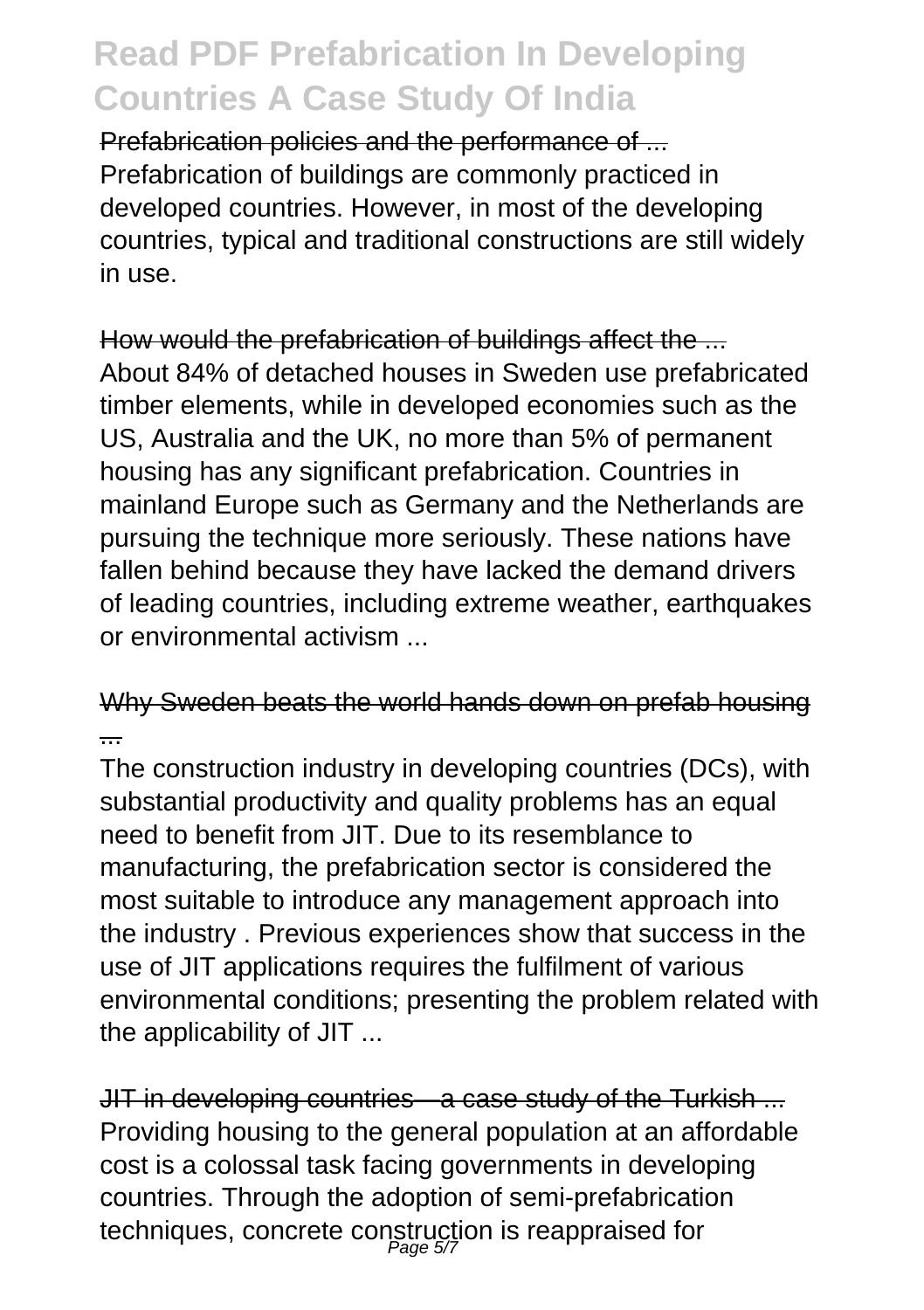enhanced quality, economy and speed.

Semi-prefabrication concrete techniques in developing ... Prefabrication is a development industry term used to depict assemblies that are fabricated under processing factory conditions and afterward transported to the construction site. The work with...

(PDF) Using Prefabrication Systems in Building Construction Abstract- Prefabrication is a manufacture and preassembly of components, elements or modules before installation into their final location. The prefab industry is the backbone for the development of new ideas in construction business of any country. The face of real market in India has changed rapidly over the past few years.

Study on Prefabrication Technique in Construction and its ... The results unexpectedly showed that inflation was not an obstacle against implementation of JIT by Turkish prefabrication companies, as it had a trivial effect on the companies' supply-chain policies. Additionally, unlike in most developing countries material supply conditions were satisfactory.

JIT in developing countries—a case study of the Turkish ... While the challenge to provide sustainable affordable housing is common for all countries, the need for decent affordable housing is particularly acute in developing regions. These are experiencing rapid and continuing urbanization, driven by population growth and migrations from rural to urban areas (Box 4).